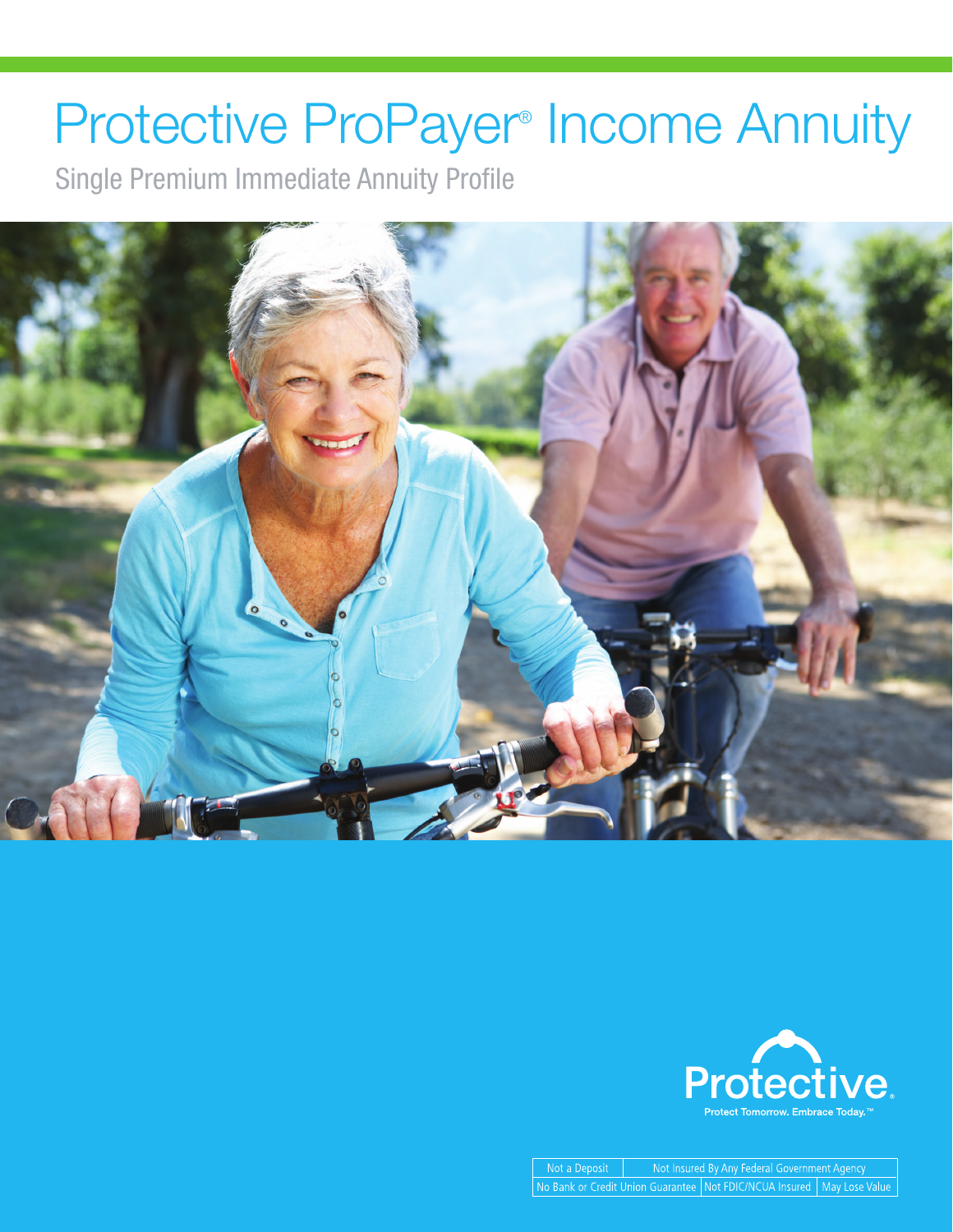Protective Life immediate annuities have been designed specifically to help you more effectively prepare for and experience retirement. The Protective ProPayer<sup>®</sup> Income Annuity may be the right choice for you, if you want to benefit from the features of an annuity and desire flexibility with the structure of your annuity income payments.

In New York, the product offered is Protective ProPayer® Income Annuity NY. All product features are the same unless otherwise noted.

# Protect Tomorrow. Embrace Today.<sup>™</sup>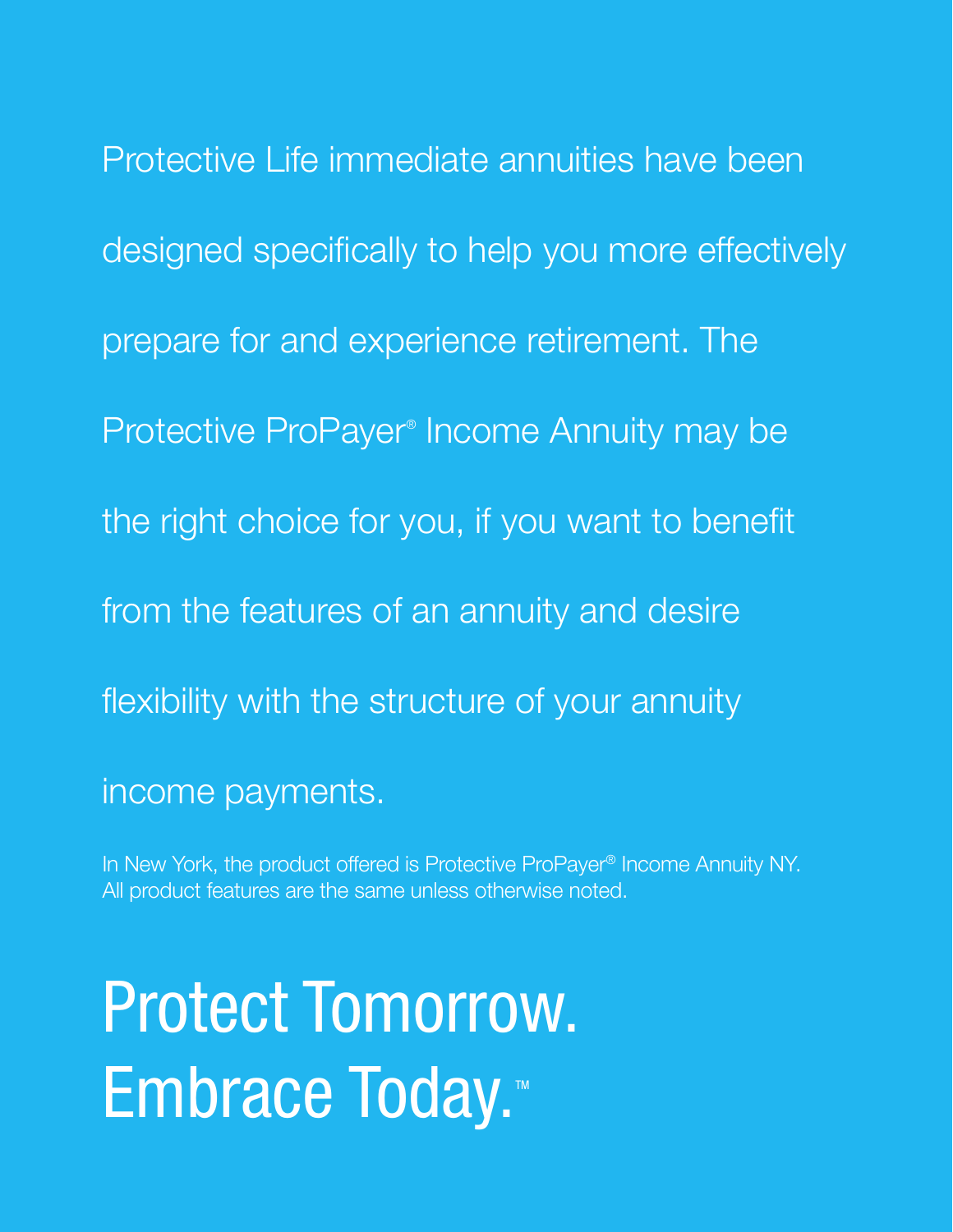#### **Availability**

You can purchase the Protective ProPayer Income Annuity if you are age 99 or younger. If choosing the life with cash refund annuity income payment option, you must be age 85 or younger.

#### Investment Amounts

- Minimum investment: \$50,000
- Maximum investment: \$1 million
- Higher amounts may be accepted with prior company approval

#### Annuity Income Payment Options

- Certain period (10 30 years)
- Life with certain period (5 – 30 years single or joint and survivor)
- Life with installment refund (single or joint and survivor)
- Life with cash refund (single or joint and survivor)

At times, specific certain periods may not be available. Check with your financial professional for available certain periods at the time of purchase.

### Optional Benefits

Immediate annuities from Protective Life offer optional benefits, where available, to enhance flexibility with your retirement income strategy.

#### PAYPlus Option

This option provides annual annuity income payment increases that compound on the anniversary of your first annuity income payment. Annual increases of up to 10% of the prior year's annuity income payment are available.

This option may only be selected at the time of purchase and may not be selected if the Commutable Value Option, described at right, is selected.

#### Commutable Value Option

Available with certain period payment contracts (not applicable to any Life option), this option enables you to fully surrender your annuity and receive a percentage of your adjusted investment. If you exercise the Commutable Value Option, your annuity income payments stop, so it should be used only in the event of an emergency or if your financial situation has changed significantly since the purchase of the annuity.

You may receive less than your invested amount when you exercise the Commutable Value Option. The commutable value is calculated based on the income year in which you exercise the option and the length of your certain period contract, as illustrated below.

| PORTION OF ADJUSTED INVESTMENT TO BE RETURNED<br>(adjusted for prior annuity payments that have been made) |                                               |                                               |                                               |
|------------------------------------------------------------------------------------------------------------|-----------------------------------------------|-----------------------------------------------|-----------------------------------------------|
| Income Year in which<br><b>Commutable Value</b><br><b>Option is Exercised</b>                              | $10 - 12$<br>Year<br>Certain<br><b>Period</b> | $13 - 16$<br>Year<br>Certain<br><b>Period</b> | $17 - 30$<br>Year<br>Certain<br><b>Period</b> |
| 1 to 3                                                                                                     | 80%                                           | 80%                                           | 80%                                           |
| 4                                                                                                          | 100%                                          | 80%                                           | 80%                                           |
| 5                                                                                                          | 100%                                          | 100%                                          | 80%                                           |
| 6 or more                                                                                                  | 100%                                          | 100%                                          | 100%                                          |

This option may only be selected at the time of purchase and may not be selected if the PAYPlus Option, described at left, is selected. Not available in all states.

The PAYPlus Option and the Commutable Value Option may not be available in all states. Please check with your financial professional for exact availability.